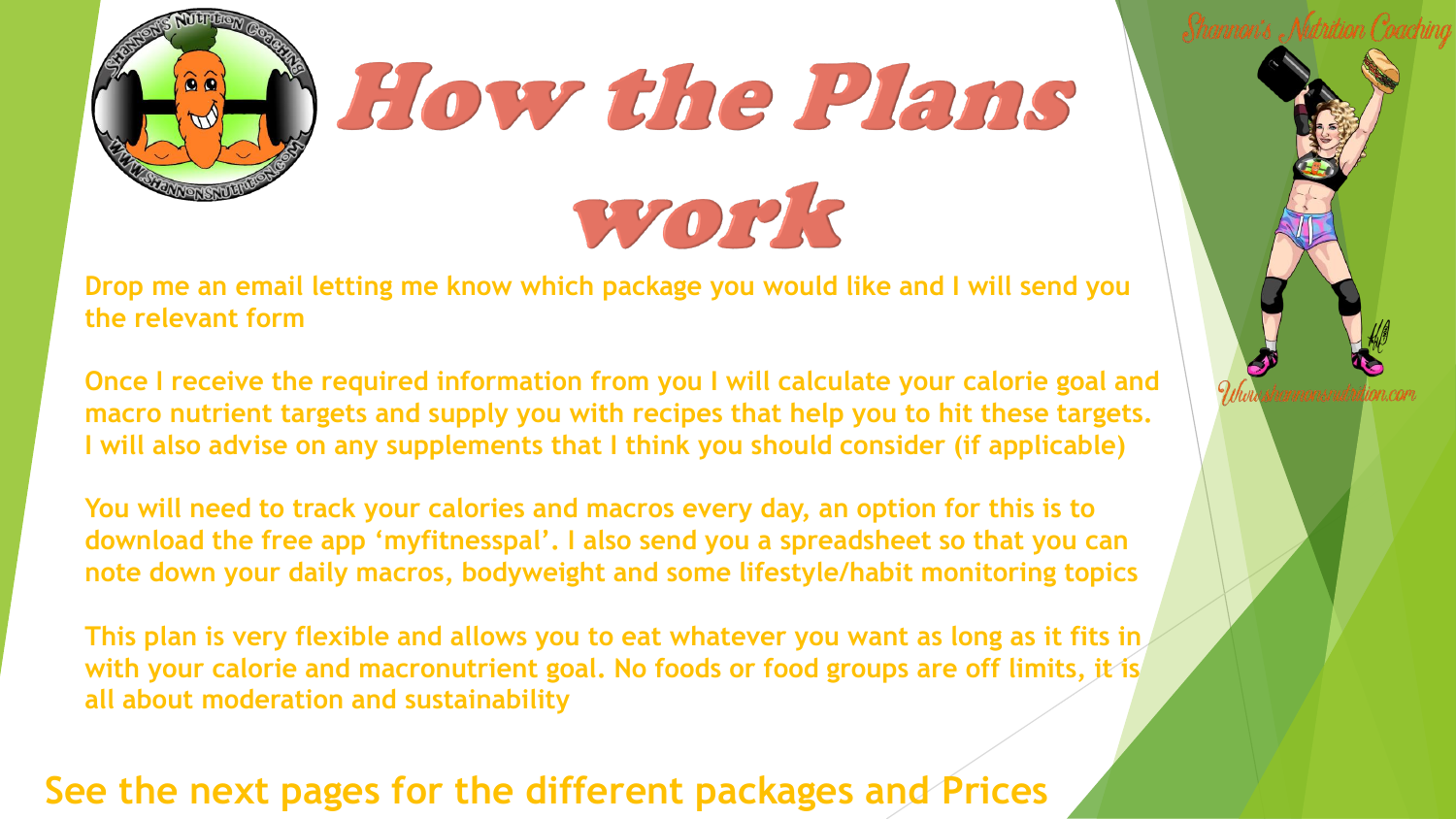

#### Cold Package What is included… **Weekly Check in**

- Personalised calorie & macro plan sent on a weekly basis
- Recipe ideas and supplement advice
- *Weekly* Check in via email for a progress review with new goal setting and macro/calorie changes as needed
- Both macro and lifestyle/habit coaching
- Progress picture and body measurement monitoring to compare changes (it is not just about the number on the scales)
- Help sheets for how to track macros and eat for your goals
- Details on meal timing, refeeds, carb cycling, diet breaks and reverse dieting as needed
- Competition day prep/plans/waterload advice (if applicable)
- 7 day per week support for any questions outside of the weekly check in
- New recipe pack with new recipe ideas to try sent every month

Access to private client Facebook group where you will find discussion topics, recipe ideas, help with meal planning, various info sheets and the option to communicate with other clients on similar plans. As well as some competitions to help with motivation.

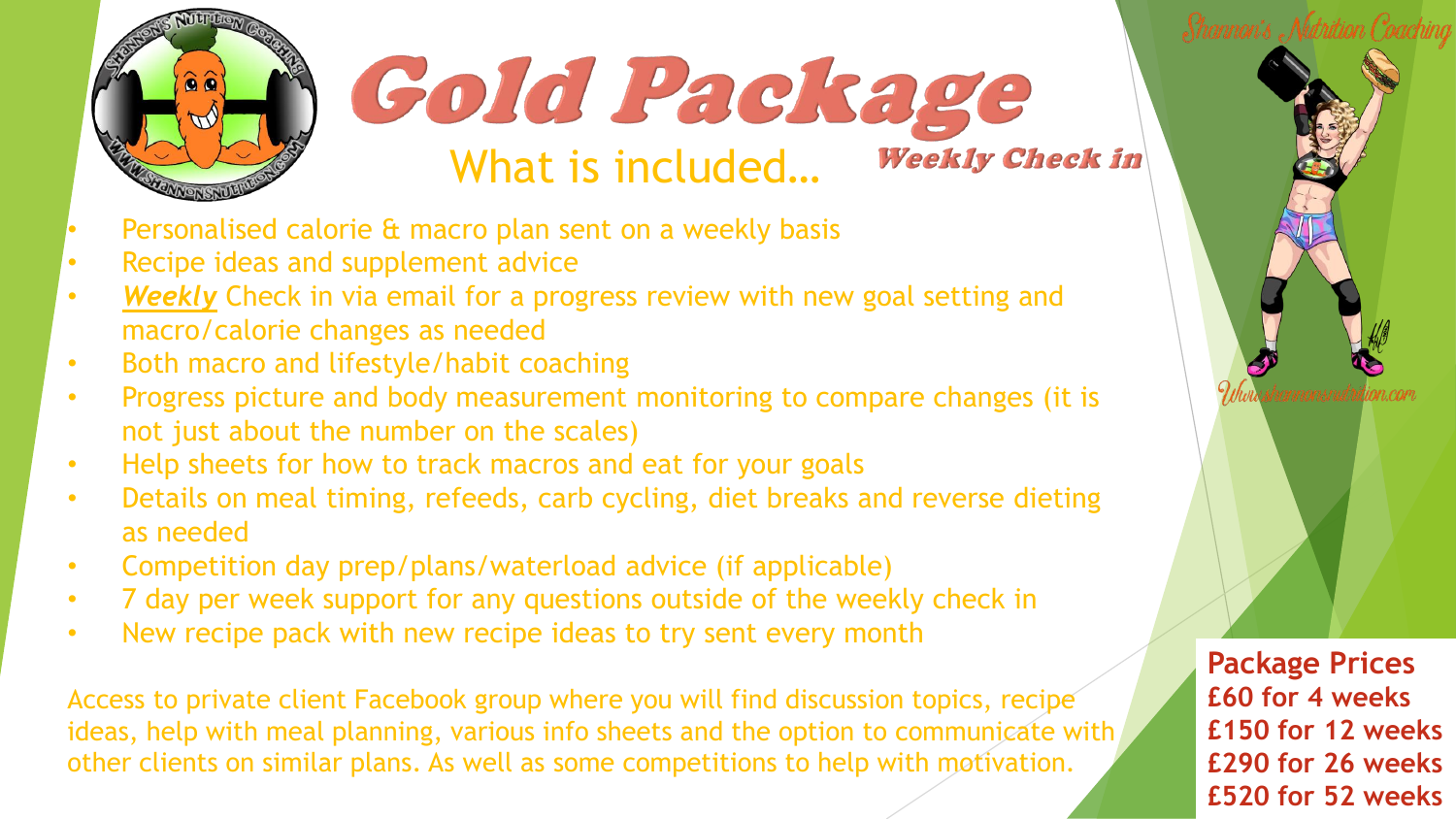



- Personalised calorie & macro plan (4 weeks sent at a time)
- Recipe ideas and supplement advice
- *Monthly* Check in via email for a progress review with new goal setting and macro/calorie changes as needed
- Both macro and lifestyle/habit coaching
- Progress picture and body measurement monitoring to compare changes (it is not just about the number on the scales)
- Competition day prep/plans/waterload advice (if applicable)
- Help sheets for how to track macros and eat for your goals
- Details on meal timing, refeeds, carb cycling, diet breaks and reverse dieting as needed

Access to private client Facebook group where you will find discussion topics, recipe ideas, help with meal planning, various info sheets and the option to communicate with other clients on similar plans. As well as some competitions to help with motivation.

*If you like this plan but would like more accountability then you can upgrade to the Gold package if there is a slot available or put your name down to be on the waiting list for a slot*



**Package Prices £40 for 4 weeks £100 for 12 weeks £200 for 26 weeks**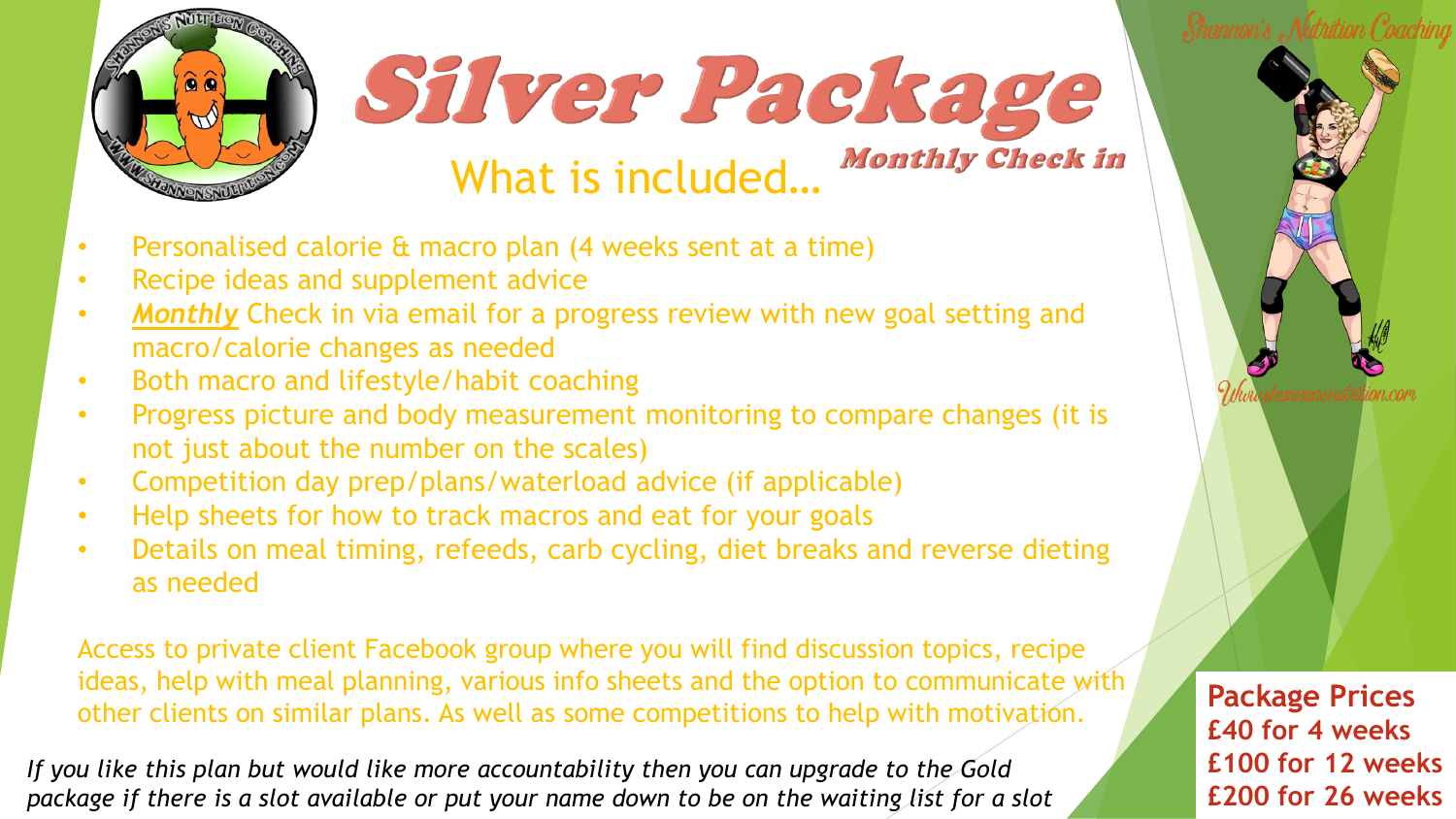



### What is included…

- Personalised calorie & macro plan (12 weeks sent in full)
- Recipe ideas and supplement advice
- Help sheets for how to track macros and eat for your goals
- Details on meal timing, refeeds, carb cycling, and reverse dieting as needed

Access to private client Facebook group where you will find discussion topics, recipe ideas, help with meal planning, various info sheets and the option to communicate with other clients on similar plans. As well as some competitions to help with motivation.

**This plan does not include any check in's with me, I give you the data for the full 12 weeks and you do this at your own pace** 

*If you like this plan but would like more accountability then you can upgrade to the Silver or Gold packages if there is a slot available or put your name down to be on the waiting list for a slot*

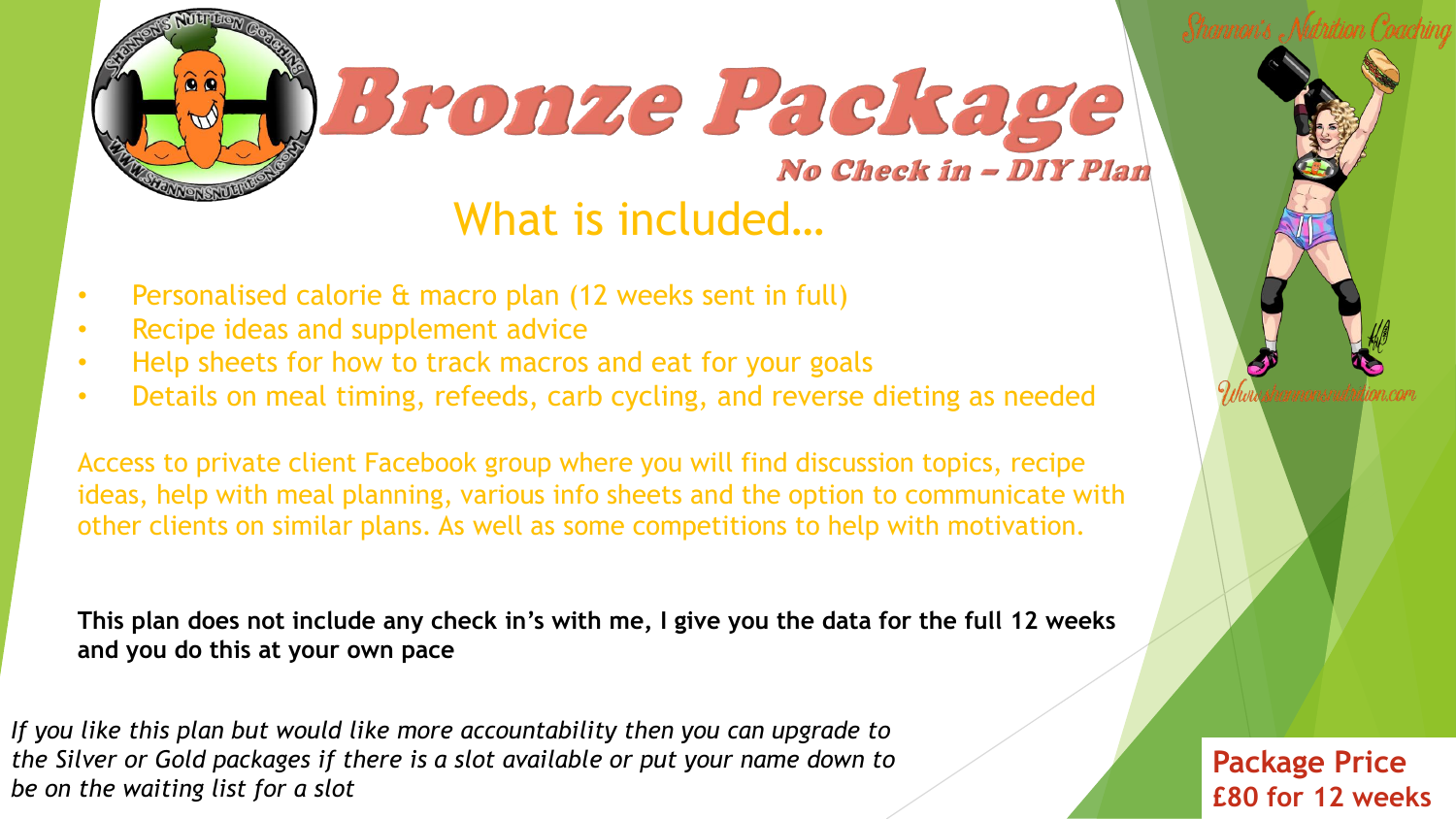

# Nutrition & Training plan

If you would like to add a training plan to your nutrition plan then please see the prices below for the combined nutrition & training plan

- **Gold package – Nutrition plan as described and a tailored training plan with weekly updates and weekly video analysis**
	- **£120 for 4 weeks £300 for 12 weeks £580 for 26 weeks £1,000 for 52 weeks**
- **Silver package – Nutrition plan as described and a tailored training plan with Monthly updates and Monthly video analysis £80 for 4 weeks £200 for 12 weeks £400 for 26 weeks**
- **Bronze package – Nutrition plan as described and a tailored training plan (no check ins or video analysis) £160 for 12 weeks**

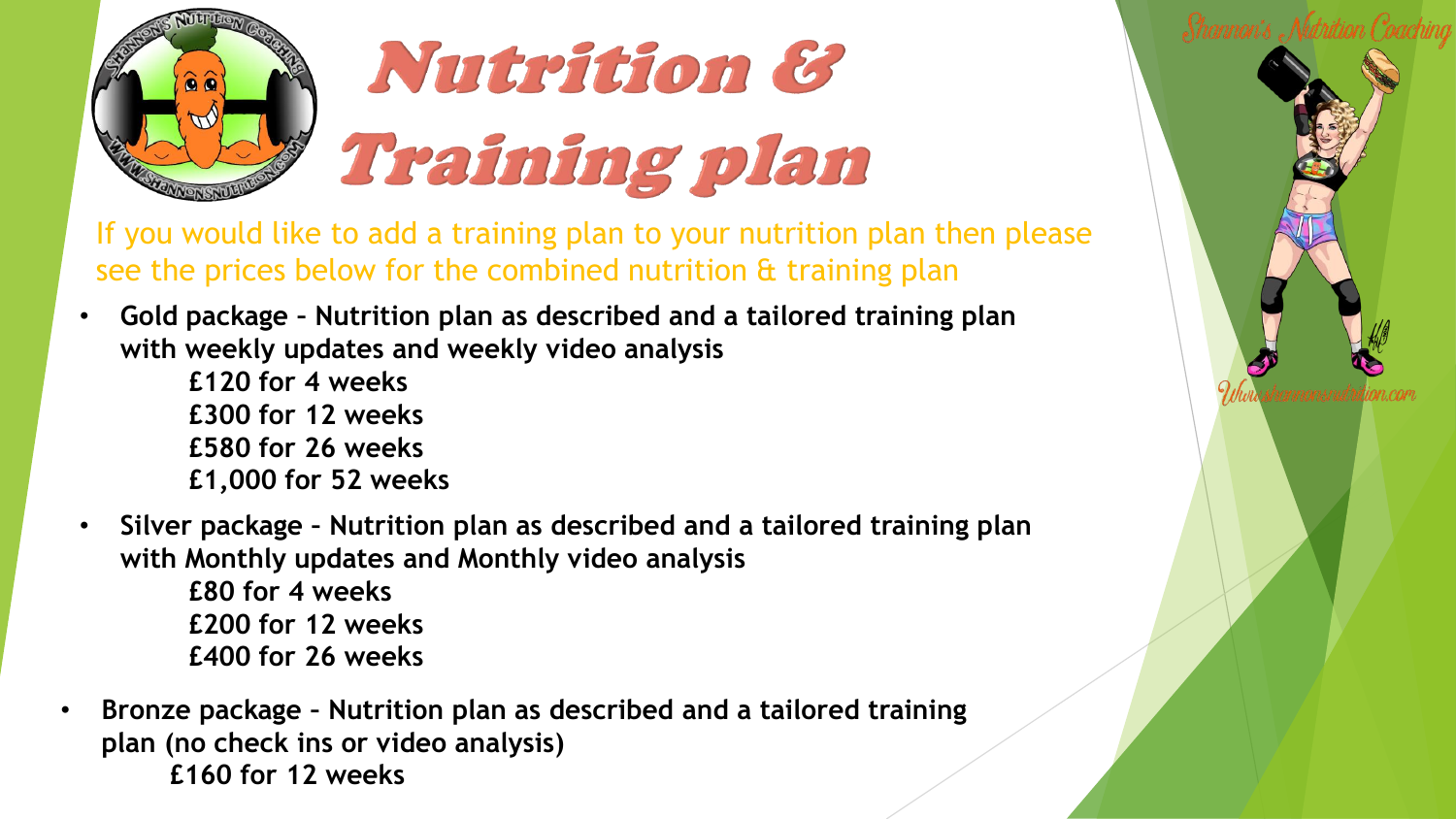

### No Macro tracking Plan

Currently this plan is only available for meat eaters – No Vegetarian or Vegan option available yet

### Don't wish to track your macros and just want recipes to follow?

- The plan is tailored to your goals, it is calorie based but you don't need to worry about that, I plan your meals based on the calories you need to reach your goals
- Options to create your own meals if you wish to
- Over 35 meals to choose from in each monthly block Breakfast, Main meals, Pre-workout, Post-workout, Snacks
- The plan is set into 3 one month blocks with new meals on a monthly basis, to give more variety
- Monthly Check in with me to monitor progress and keep accountable

Access to private client Facebook group where you will find discussion topics, recipe ideas, help with meal planning, various info sheet and the option to communicate with other clients on similar plans. As well as some competitions to help with motivation **Package Price**

**£120 for 12 weeks**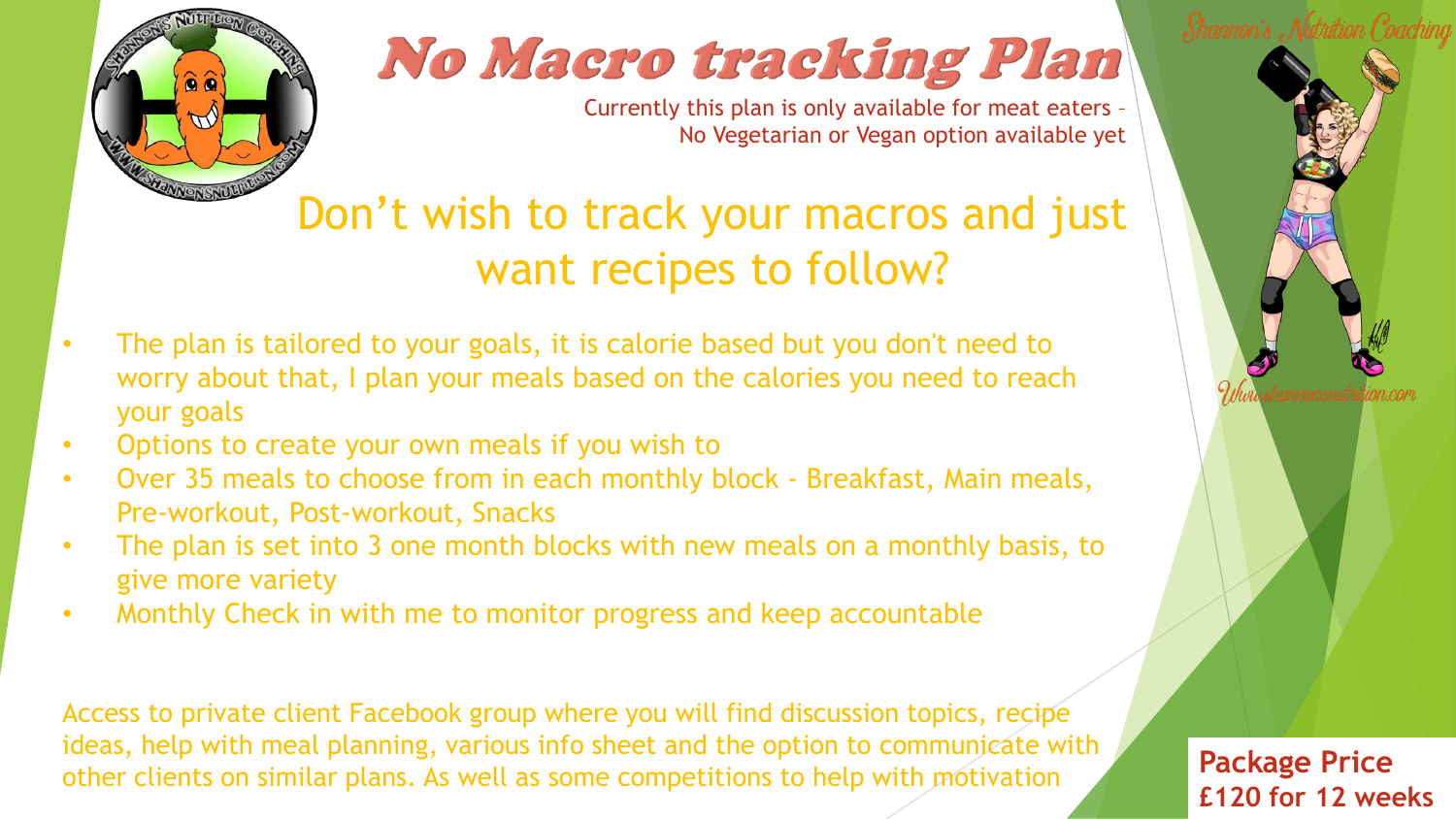

## Compare Nutrition

### Plans

| <b>CONFLIGATION</b>                   | Gold<br>Package | <b>Silver</b><br>Package | <b>Bronze</b><br>Package | No macro<br>tracking |
|---------------------------------------|-----------------|--------------------------|--------------------------|----------------------|
| <b>Macro tracking</b>                 |                 |                          |                          |                      |
| <b>Weekly Check in</b>                |                 |                          |                          |                      |
| <b>Monthly Check in</b>               |                 |                          |                          |                      |
| <b>Recipe Ideas</b>                   |                 |                          |                          |                      |
| <b>New monthly Recipe Ideas</b>       |                 |                          |                          |                      |
| <b>Supplement Advice</b>              |                 |                          |                          |                      |
| <b>Lifestyle &amp; Habit Coaching</b> |                 |                          |                          |                      |
| Access to facebook group              |                 |                          |                          |                      |
| 4 week price                          | £60             | £40                      |                          |                      |
| 12 week price                         | £150            | £100                     | £80                      | £120                 |
| 26 week price                         | £290            | £200                     |                          |                      |